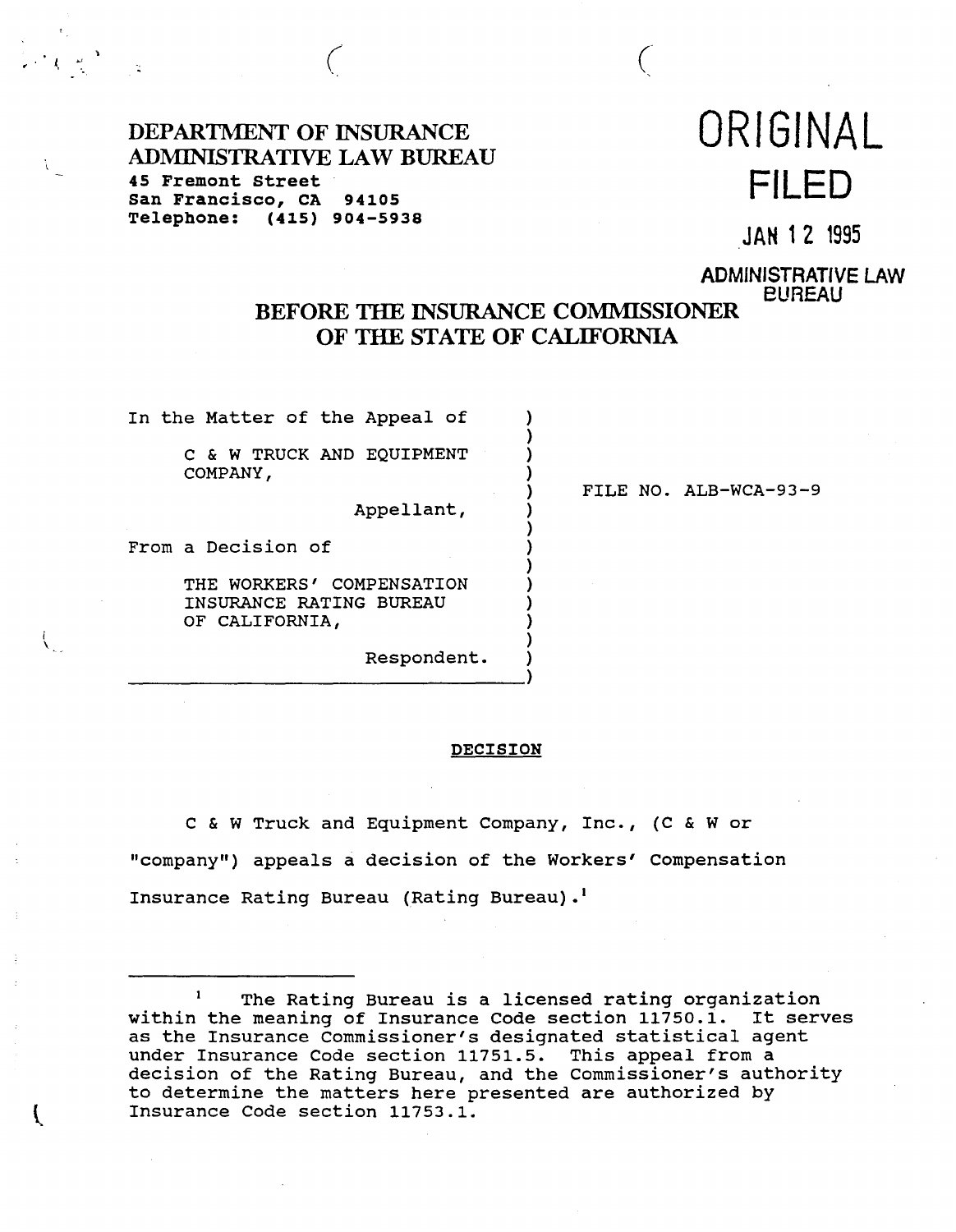Appellant is represented by Richard A. Dongell, Esq., and Tal Clifton Finney, Esq., of the law firm Radcliff, Rose & Frandsen.

*( (* 

Respondent is represented by John N. Frye, Esq., and E. Lynn Malchow, Esq., of the law firm Frye & Alberts.

The parties stipulated that this appeal may be determined without an evidentiary hearing and they have submitted the matter for decision. The findings and determinations contained in this decision are based upon the following documents filed by the parties:

- Appellant's brief and attached exhibits;
- Respondent's brief;

L.

• Record on Appeal Before the Department of Insurance (Cited as "Record"), submitted by respondent.

This decision is also based on the statutes and Department of Insurance regulations cited in the parties' briefs and of which we take official notice under Evidence Code section 451, subdivisions (a) and (b).

## **SUMMARY OF DECISION**

C & W challenges the Rating Bureau's calculation of the experience modification applicable to the company's workers' compensation insurance policy effective May 1, 1993. The action challenged by C & Wis described in the Rating Bureau's Classification and Rating Committee minutes of appellant's August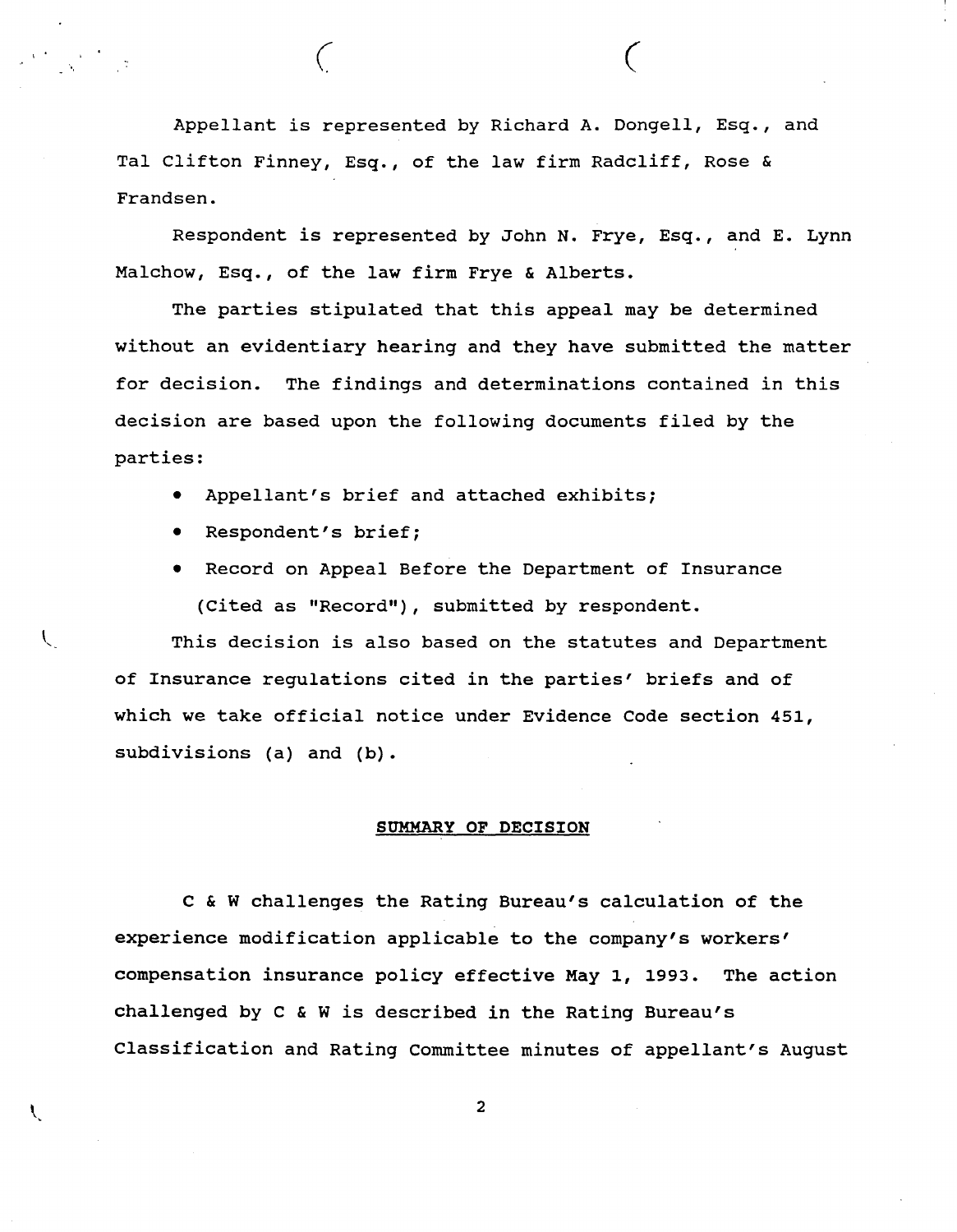10, 1993, hearing before the committee. (Record, at pp. 13 - 14.)

*(* (

C & W's appeal raises the issue whether the California Workers' Compensation Experience Rating Plan (hereafter referred to as the "Rating Plan" or "Plan") requires exclusion of loss and payroll data from the experience modification calculation where the data comprises experience developed under a policy which incepted outside of the experience period prescribed by the Rating Plan.<sup>2</sup> For reasons set forth below, we conclude the Plan required the Rating Bureau to exclude the data in question from C & W's May 1, 1993, experience modification calculation. We therefore affirm the Rating Bureau's decision.

## FINDINGS OF **FACT**

## C & Wand Experience Rating

C & W employs between 25 to 30 people annually in its tank truck service and repair business. C & W's total payroll amount qualifies the company's worker's compensation premium for experience rating under the Rating Plan (Plan, Sec. I, para. (5)) and therefore its insured operations must be rated in accordance with the Plan (Plan, Sec. I, paras. (1) and (5)). "Experience

The Plan is promulgated as part of the Insurance Commissioner's regulations (Cal. Code Regs., tit. 10, § 2353). The revised version of the Plan effective January 1, 1993, governs the calculation of C&W's May 1, 1993, experience modification. (Plan, sec. I, para. (3).)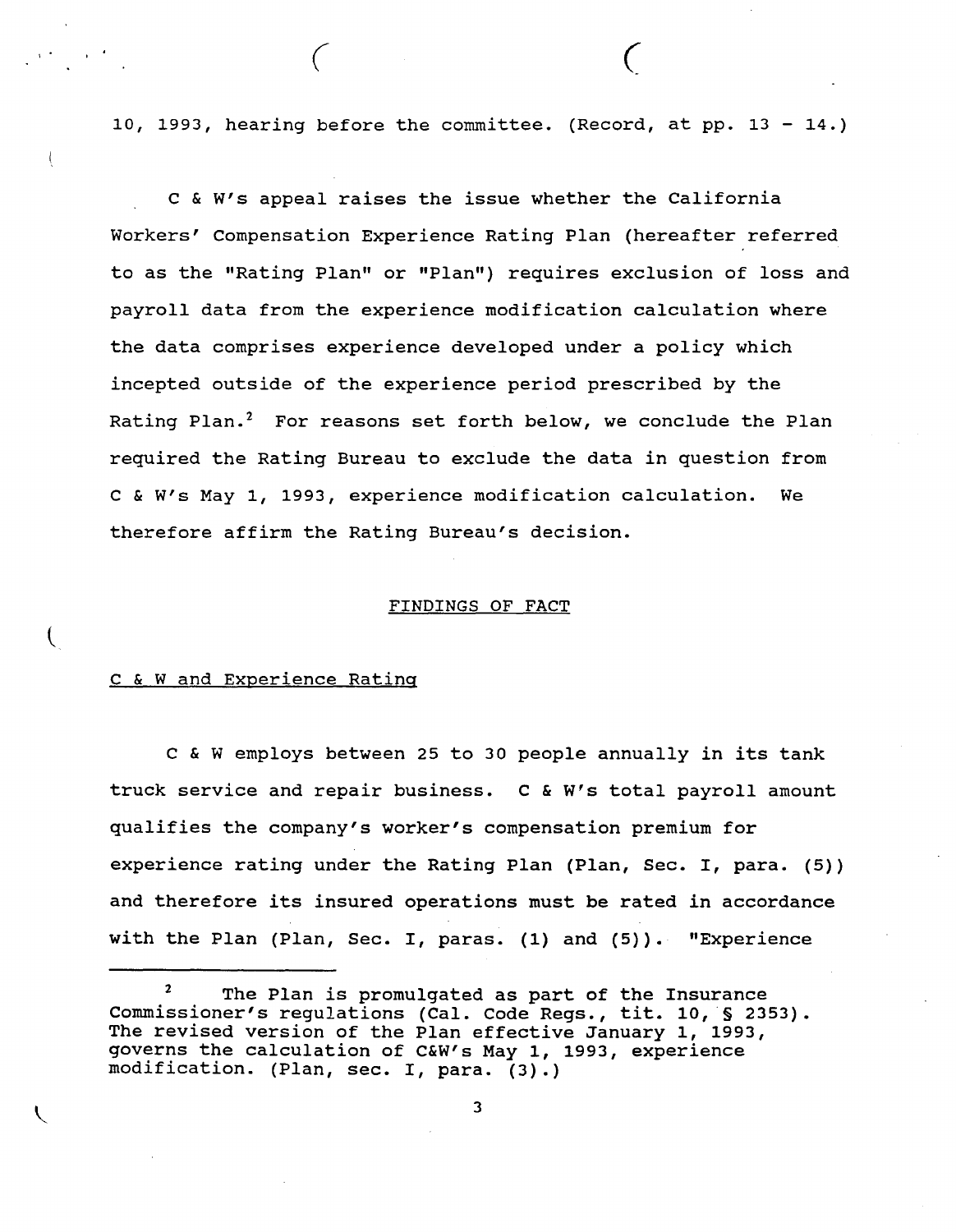rating" is defined in the California Workers' Compensation Insurance Manual (Manual)<sup>3</sup> as follows:

> "The term "Experience Rating" shall mean that type of merit rating approved by the Insurance Commissioner under which previous years' loss experience of the particular employer is used to develop an experience modification to apply to the premium which has been computed using the Manual rates."

*(* C

(Manual, Sec. II, para. 17.)

The Rating Plan implements the workers' compensation merit rating system approved by the Insurance Commissioner pursuant to former Insurance Code section 11732.<sup>4</sup> (Manual, Sec. II, para. 17.) Under the Rating Plan, an experience modification is calculated based on the employer's loss and payroll experience over a three-year period. (Plan, sec. III, para. (2).) The three-year experience period commences four years and nine months prior to the experience modification date and terminates one year and nine months prior to the experience modification date. *(Ibid.)* 

The Manual is promulgated as part of the Insurance Commissioner's regulations, at title 10, California Code of Regulations, section 2350.

<sup>4</sup>Former Insurance Code section 11732, the merit rating plan enabling statute, was repealed effective January 1, 1995, and reenacted as part of Insurance Code section 11734, operative January 1, 1995. The former section, in effect when the Rating Bureau determined c & W's May 1, 1993, experience modification, provided in part: "[The Insurance Commissioner] may •.. approve a system of merit rating. Such ..• system shall be uniform as to all insurers affected." (Former Ins. Code, § 11732.)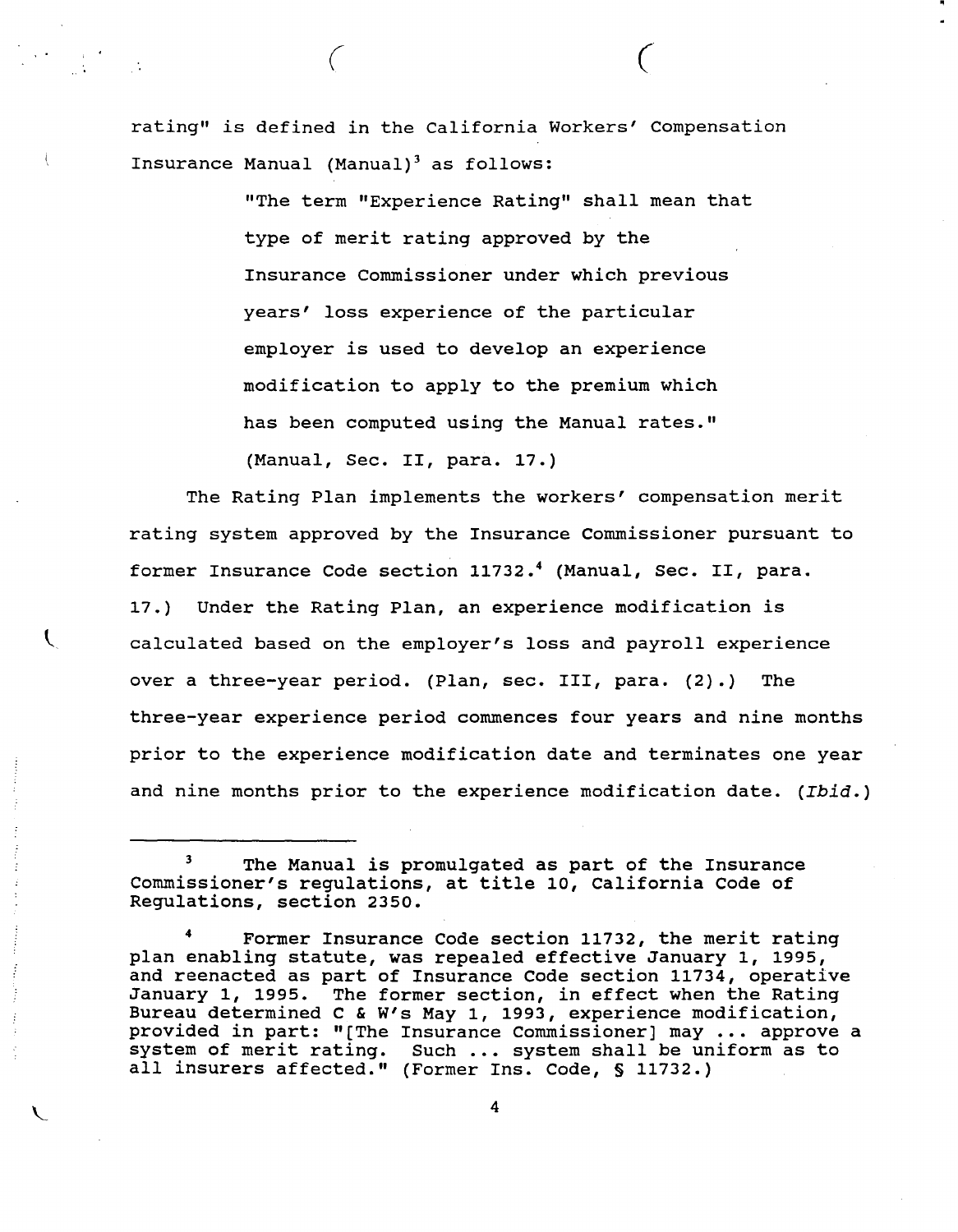Section III, paragraph (3), of the Plan provides that the employer's experience developed under any workers' compensation insurance policy which incepts within the 3-year experience period shall be used in determining the employer's experience modification. That provision of the Plan limits the experience which can be used to that developed under completed policy periods.<sup>5</sup>

*(* (

The experience period for calculating c & W's experience modification applicable to the policy effective May 1, 1993,

<sup>5</sup> In relevant part, Section III, paragraphs (1), (2) and (3), of the Plan provide as follows:

SECTION III - ELIGIBILITY IN EXPERIENCE PERIOD

V

"(l} **Eligibility Requirements for California Workers compensation Insurance. A** risk shall qualify for rating its California Workers' Compensation Insurance premium under this Plan if it develops not less than \$21,600 in premium by applying Manual Rates to the total remuneration that would be used in the rating calculation. Only completed policy periods shall be used in determining eligibility.

"(2} **Experience Period.** The experience period shall be three (3} years, commencing four (4} years and nine (9} months prior and terminating one (1) year and nine (9) months prior to the date for which an experience modification is to be established.

"(3} **Experience to be used for Rating California Workers' Compensation Insurance Risks.** The entire California Workers' Compensation Insurance experience of a risk (except as hereinafter provided} developed under any policy which provides coverage for all or a part of the risk's operations.and which incepts within the experience period shall be reported and used in determining its experience modification. The experience of any such policy shall be used whether the operations covered by such policy are normal to the operactions covered by such policy are normal to the<br>risk's business or otherwise. Only completed policy<br>periods shall be used. . . ."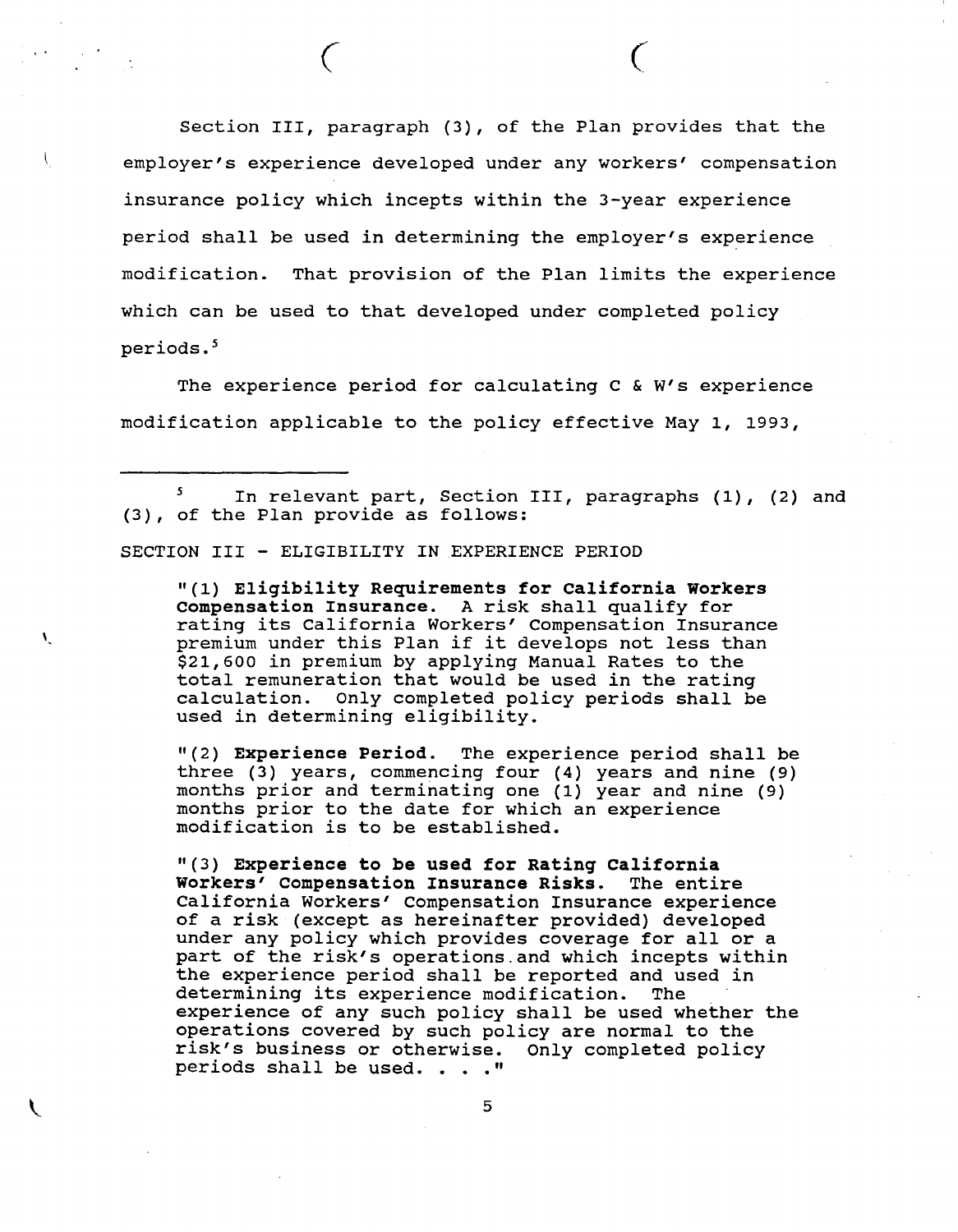commenced August 1, 1988 (four years and nine months prior to the experience modification date). The experience period ended on August 1, 1991 (one year and nine months prior to the experience modification date).

*( (* 

The parties agree the Plan requires C & W's experience modification to be based on data developed under policies which incepted within the applicable three-year experience period. c & W does not dispute the Rating Bureau's use of the company's experience under policies incepting on May 1 of each of the years 1989, 1990 and 1991. The company contends, however, that its May, 1, 1993, experience modification should not be based only on experience under policies which incepted during the three-year period. Specifically, the company urges that its May 1, 1993, experience modification calculation should include data developed under a short term replacement policy effective from October 1, 1991, to May 1, 1992.

## C & W's October 1. 1991. Replacement Policy

C & W's policy effective May 1, 1991, was a one-year renewal policy issued by Highlands Insurance Company (Highlands). During the policy term, Highlands informed C & W of its decision to discontinue writing insurance in Southern California and gave C & W notice the policy would be canceled as of October 1, 1991. Responding the cancellation notice, c & W purchased a short term policy from a different insurer, Golden Eagle Insurance, for the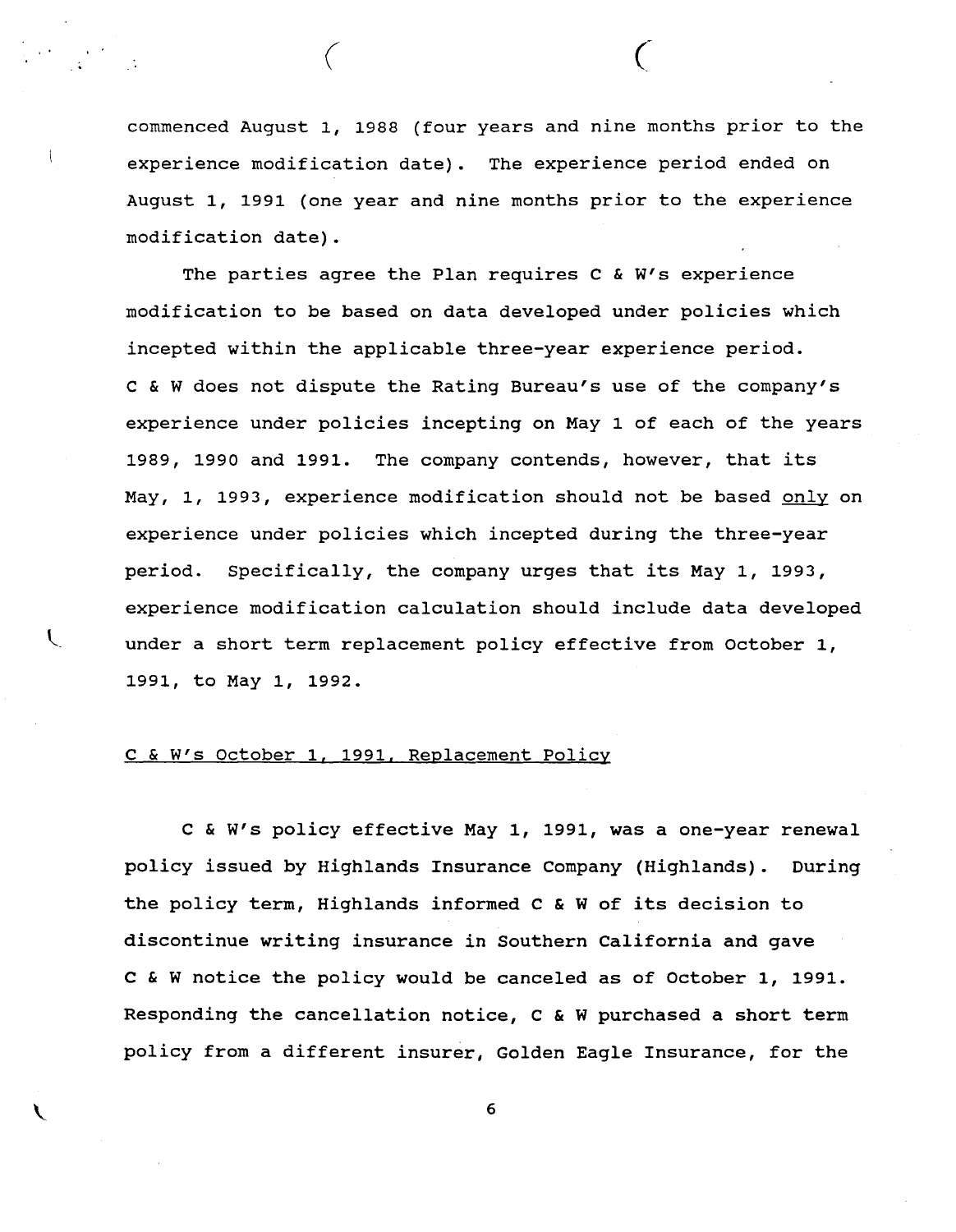period October 1, 1991 to May 1, 1992. C & W then resumed its May 1 anniversary rating date.<sup>6</sup>

*( (* 

In determining C & W's experience modification for May 1, 1993, the Rating Bureau used experience data developed under policies with the following effective dates:

May 1, 1989, to May 1, 1990

May 1, 1990, to May 1, 1991

May 1, 1991, to October 1, 1991.

The Rating Bureau did not consider the company's experience under the Golden Eagle policy based on the rationale the policy was a new policy and did not incept within the prescribed August 1, 1988, to August 1, 1991, experience period.

During the Golden Eagle policy term from October 1, 1991, to May 1, 1992, C & W enjoyed a favorable claims experience. c & **W**  contends this favorable experience should have been included in the calculation of the May 1, 1993, experience modification, and advances the following arguments in support of its position.<sup>7</sup>

 $\mathbf{L}$ 

(1) C & W had no control over Highlands' cancellation of the policy which incepted on May 1, 1991. The insurer's

*<sup>6</sup>*An employer's normal anniversary rating date is generally established by the effective date of the preceding workers' compensation policy. (Manual, Sec. VII, para. (2).) For a number of years C&W has maintained an anniversary rating date of May 1.

The Rating Bureau calculated an experience modification of 239% for the policy commencing May 1, 1993, using data developed under policies effective during the period May 1, 1989, to October 1, 1991. The Rating Bureau does not dispute C&W's claim the experience modification would be significantly less if the base data were extended to include the company's favorable experience under the short-term Golden Eagle policy. 7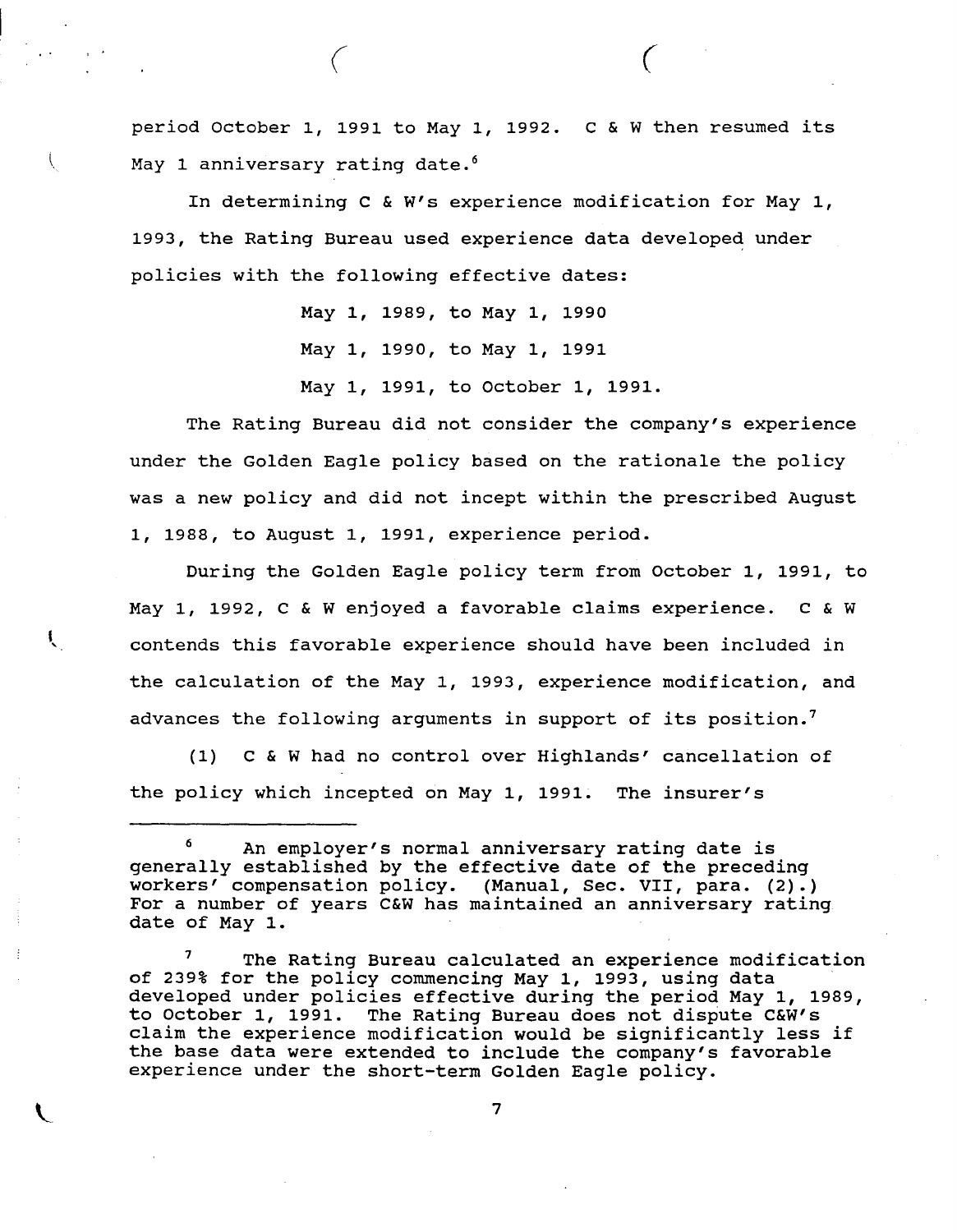unilateral action unfairly results in a higher experience modification for c & W when the Plan is applied as written. The Plan's experience modification provisions should provide an exception for a replacement policy incepting outside the experience period where there has been an involuntary cancellation. To redress this unfairness, the Commissioner should amend the Plan, pursuant to his authority to correct errors or oversights under Insurance Code section 12929.

 $($   $($ 

(2) The Plan does not define the phrases "incepts within the experience period" and "completed policies", contained in Section III, paragraph (3). These phrases are ambiguous when the Plan is applied to renewal, replacement, or new policies. The ambiguous phrases should be interpreted in a manner which effectuates the purpose of experience rating: : "[T]o permit the Rating Bureau to accurately and equitably determine the experience rating for a particular year of workers' compensation insurance coverage based on data which is thoroughly and accurately representative of that employers' operations risk." (C & W Brief, at pp. 16-17.)

(3) The short term Golden Eagle policy provided the same coverage and contained the same terms as the canceled Highlands policy. Thus, coverage under the Highlands policy which incepted May 1, 1991, was "completed" on May 1, 1992.

"好好好好好好好的时候,我们在我们的时候,我们的时候就会在我们的时候,我们的时候,我们的时候,我们的时候,我们的时候,我们的时候,我们的时候,我们的时候,我们的时候,我们的时候,我们的时候,我们的时候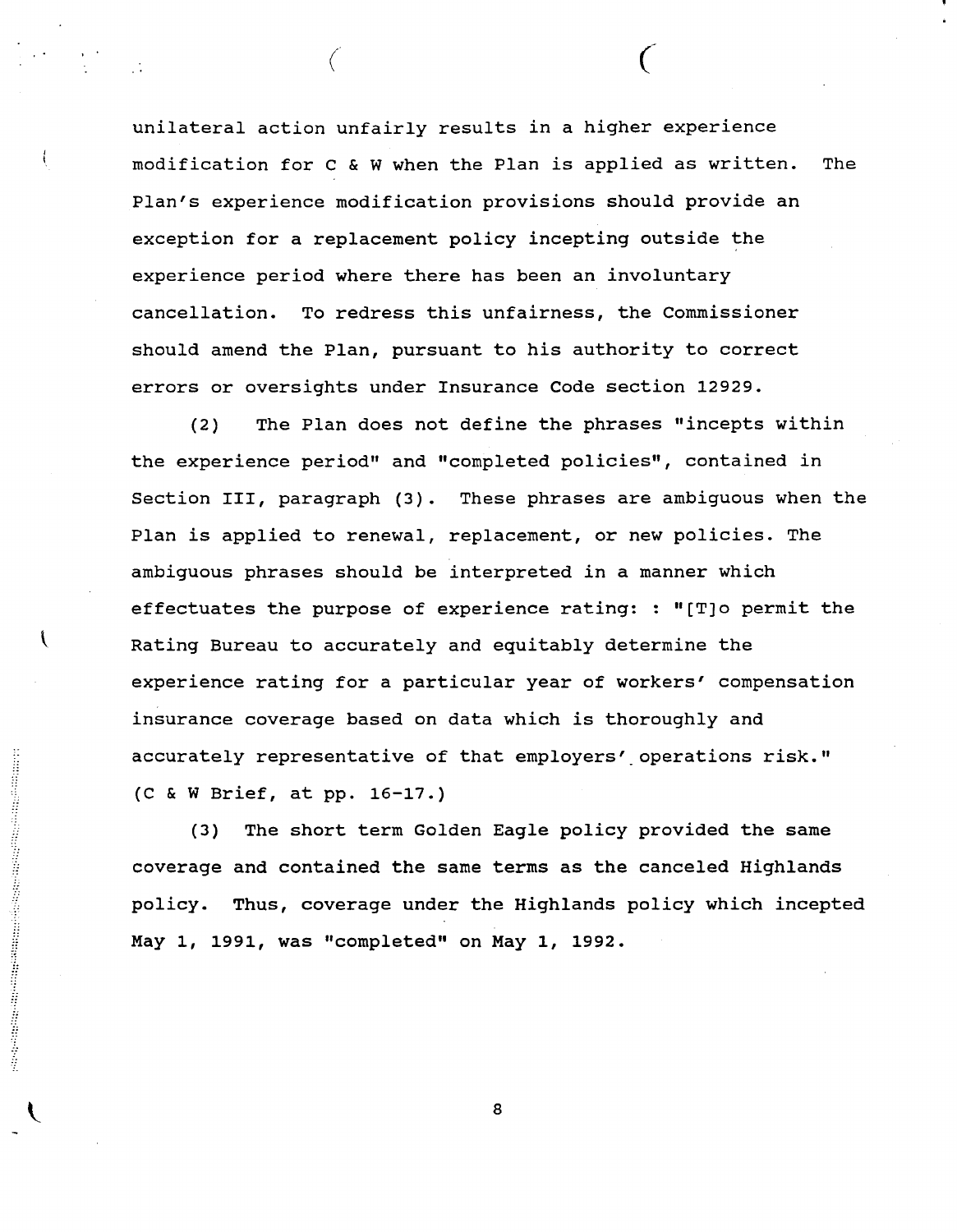## Insurance Code Section 12929

 $\left(\right)$ 

Insurance Code section 12929 authorizes the Commissioner to correct any record, finding, determination, order, rule, or regulation made by the Commissioner where (1) the correction furthers fairness, justice, and equity, and (2) the record, finding, determination, order, rule, or regulation would have included the correction except for mistake, clerical error, inadvertence, surprise, or excusable neglect.<sup>8</sup> Thus, the Commissioner's power to amend the Plan under section 12929 arguably lies only if the Plan, except for mistake or other

*( (* 

In relevant part, Insurance Code section 12929 provides:

"Irrespective of any provision in any law of this state the commissioner, pursuant to this code, has been and is authorized<br>to correct: by amendment, by partial deletion or by partial to correct: by amendment, by partial deletion or by partial<br>addition, any record, finding, determination, order, rule or regulation made by him upon becoming satisfied that it is fair, just and equitable to make the correction and that any such record, finding, determination, order, rule or regulation would have included such correction except for mistake, clerical error, inadvertence, surprise or excusable neglect.

> "Such correction shall only be made within a period of six months following the original action.

"When the facts are within the knowledge of the commissioner personally he may, upon his own motion and ex-parte, enter an order making any such correction.

"Otherwise, he shall enter such an order of correction only after receipt and consideration of a written petition of a person described in (Ins. Code] Section 12923 **[viz.,** an actuary) or an employee of the Department of Insurance, accompanied in either case by a sworn affidavit of the facts constituting the mistake, case sy a sworm arritative of the races constructing the mist relied upon to justify the correction requested. In such case the order may be made ex parte...."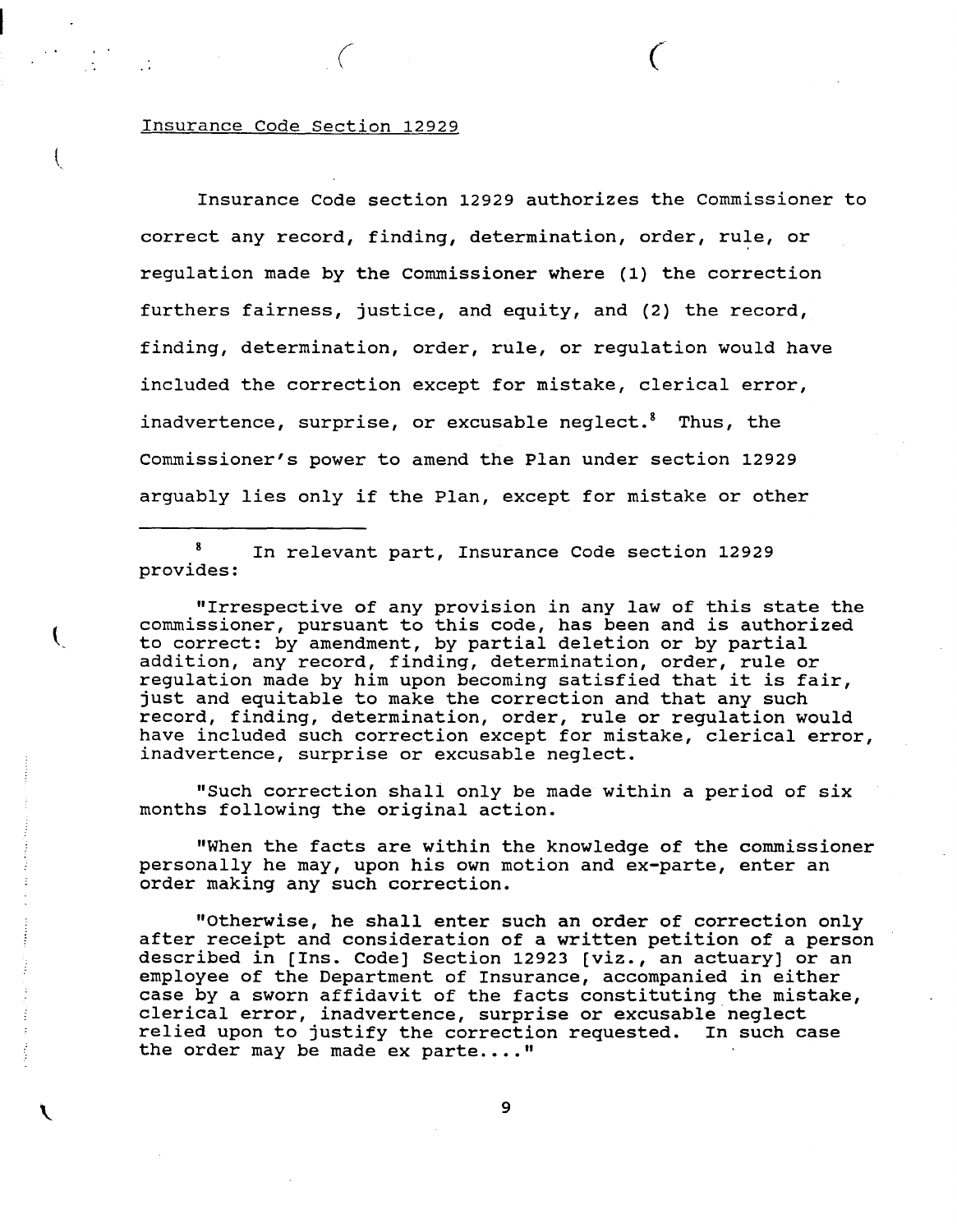specified statutory ground, would have allowed experience modifications to be based on experience under replacement policies which incepted outside the three-year experience period.<sup>9</sup> On the present record, we find that neither logic nor fairness requires amendment of the Plan's limitation of experience modification data.

' *(* 

*(*

Section III of the Plan does not explicitly address replacement policies. Experience under such policies, however, is treated in the same manner as all other policy experience under the Plan's rating procedures. If a replacement policy incepts within the experience period, data developed under the policy qualifies for the experience modification calculation. If the policy incepts outside the experience period for a particular experience modification, the policy data will be used \ in determining future experience modifications. In the instant case, if C & W had purchased a replacement policy before August 1, 1991, data developed under the replacement policy would have qualified for determination of the May 1, 1993, experience

The Rating Bureau argues that Insurance Code section 12929 does not apply to the substantive changes to the Rating Plan advocated by c & W. That section, the Bureau contends, provides a remedy to rectify errors in actuarial statistics, quoting the provision that only an actuary or Department of Insurance employee may petition the Commissioner for a correction order under the statute. (Rating Bureau Brief, at p. 15.) Since we find the Plan provisions limiting the experience modification base data were not adopted in error and do not otherwise require correction, we need not reach the question whether the statute authorizes correction of omissions or mistakes other than those pertaining to actuarial calculations or statistics.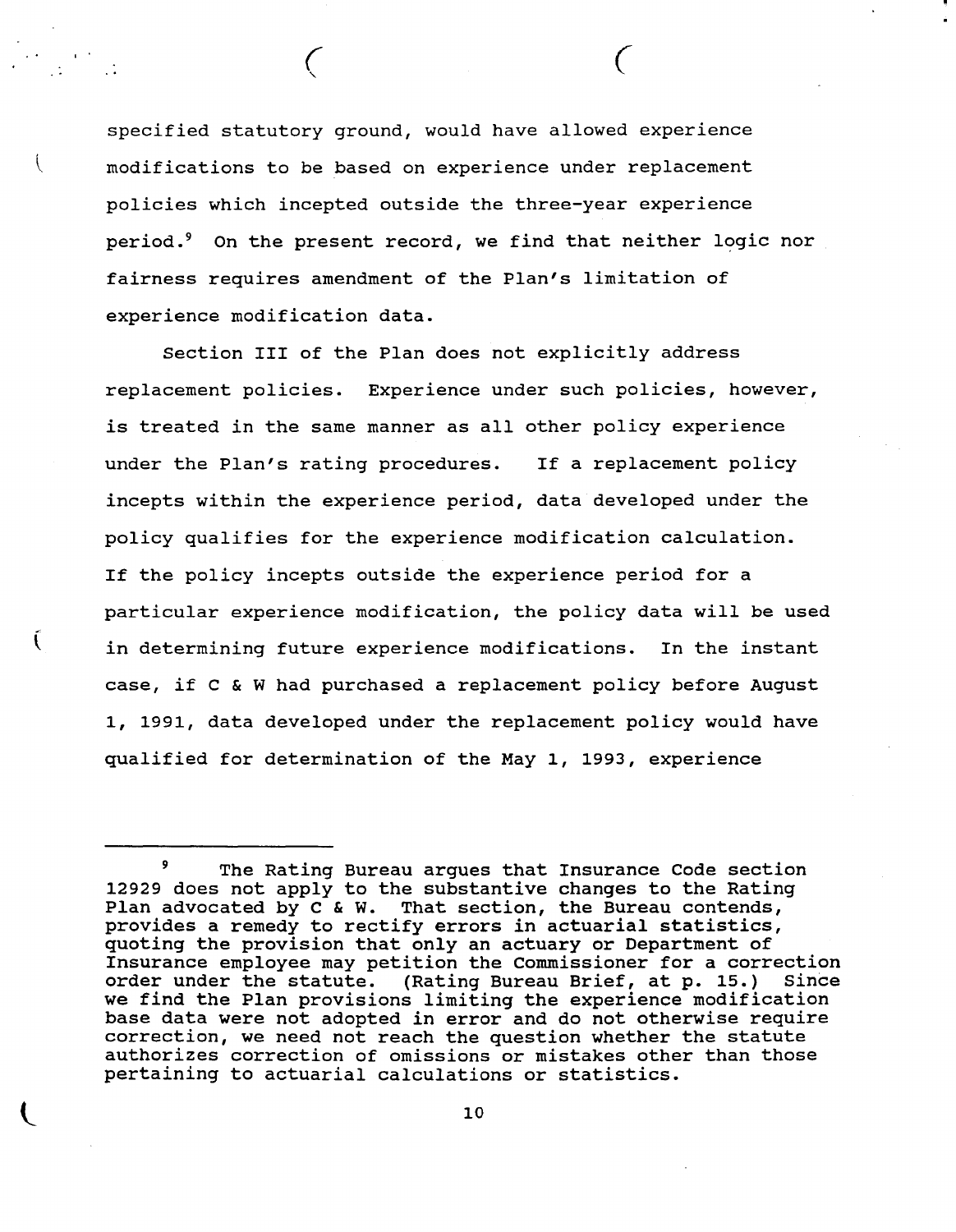modification. 10 Because the company did not place coverage with Golden Eagle until after the experience period terminated, c & W's experience under that policy will be used for future experience modifications. Under the Plan's rating scheme, C & W will not loose the favorable experience.

*( (* 

c & W's claim of unfairness is not persuasive. We agree with the Rating Bureau that fairness of the experience rating system requires the Plan to be applied uniformly, and as written, to all affected insured employers.

''[T]he rules of the California Experience Rating Plan are mandatory. They have been promulgated by the Insurance Commissioner under a grant of legislative authority and after formal public hearings. They cannot be disregarded by the [Rating] Bureau; nor can

 $\mathcal{L}$ 

<sup>10</sup> At c & W's August 10, 1993, hearing before the Rating Bureau's Classification and Rating Committee, the company's vicepresident, Tim Inzana, stated Highlands Insurance Company, a few weeks after May 1, 1991, informed C & W of the insurer's decision to cancel C &  $\hat{W}'$ s policy effective October 1, 1991. (Record, at p. 13.) If this is the case, C & W had ample time to secure If this is the case,  $C \& W$  had ample time to secure replacement coverage before August 1, 1991. A letter dated May 11, 1993, to the Insurance Commissioner from company president Eldon Walthall (C & W's Exh. A), asserts C & W was notified of the contemplated cancellation in September 1991. C & W's brief also states the company was given the cancellation notice in September 1991 but makes no reference to the statements made on<br>behalf of the company at the August 10, 1993, hearing. We may behalf of the company at the August 10, 1993, hearing. presume that C & W possesses written evidence of the earliest cancellation notice it received. As the company did not produce such evidence or explain the discrepancy in the evidence relating to the notice date, we are entitled to find the company knew before August 1, 1991, that Highlands intended to cancel the policy. While this point is not essential to the decision, it reveals that the company had the opportunity to extend the period of qualifying experience for the May 1, 1993, experience modification.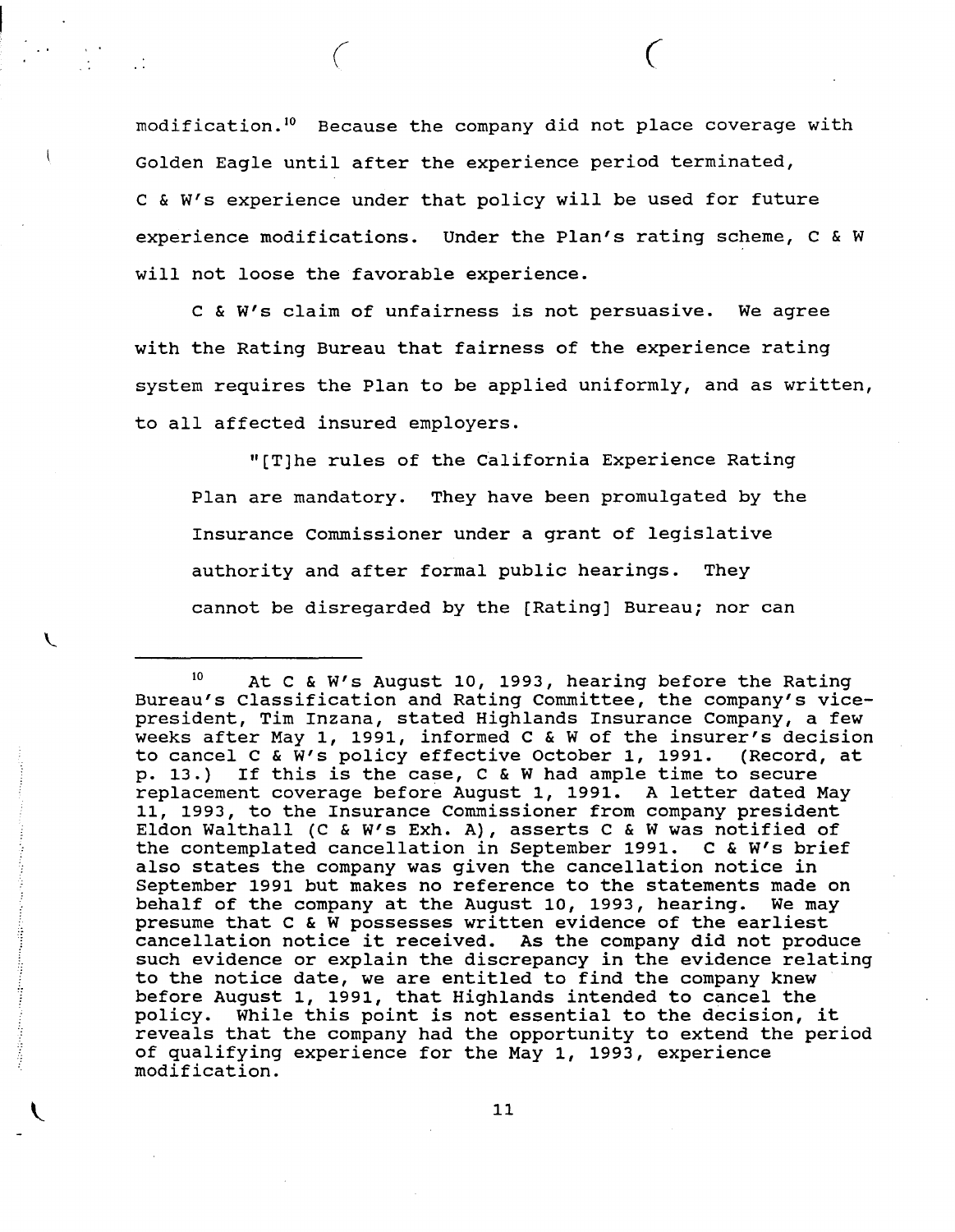they be rewritten or revised by the Commissioner here, sitting in his adjudicatory capacity, to suit the desire of a single employer for a more favorable experience modification and a lower workers' compensation insurance premium. [Footnote omitted.] The Plan itself advises that its rules 'shall govern the experience rating procedure to be followed in connection with California Workers' Compensation Insurance.' [Plan, Sec. I, para. (1).] Put another way, the rules are not discretionary and they are applied by the Bureau across the board to all employers who have experience modifications. And they are applied whether this results in a credit experience modification (and a lower insurance premium) or a debit experience modification (and a higher insurance premium)." (Rating Bureau brief, at pp. 2-3; emphasis in original.)

*( (* 

ł

We find the provisions of Section III, paragraphs (2) and (3) of the Plan, prescribing the experience modification experience period and defining qualifying experience, are a reasonable and consistent part of the overall experience rating procedure established in the Plan. Moreover, these provisions implement fairly the goals of experience rating under the Plan: "[To] provide adequate incentives for loss prevention, and ... provide for sufficient premium differentials so as to encourage

(and  $\overline{12}$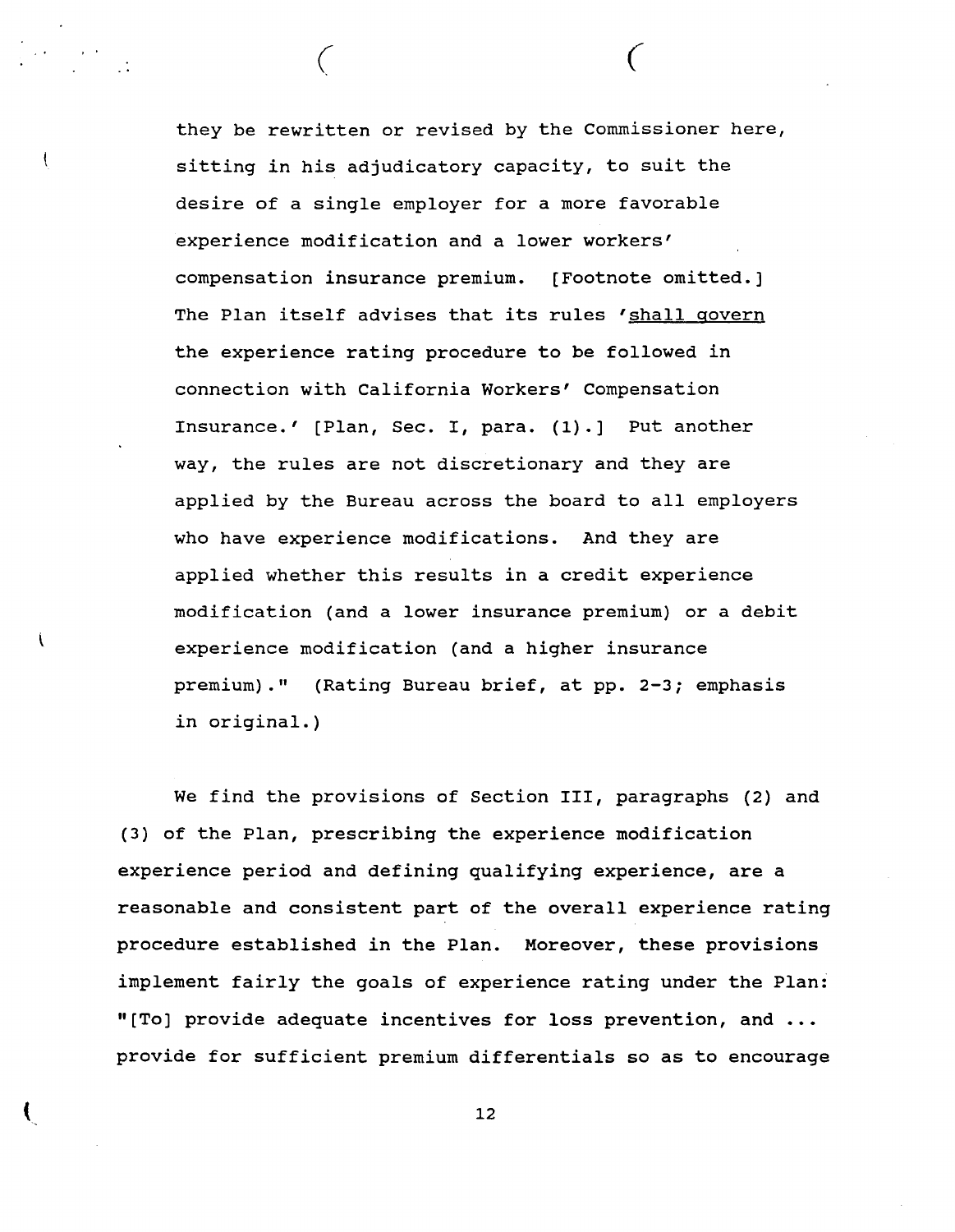safety." (Ins. code, § 11736.) We further find the Rating Bureau applied the Plan correctly and fairly in determining C & W's May 1, 1993, experience modification.

*( (* 

## C & W's Claim of Ambiguity

<sup>c</sup>& W argues the phrases contained in Section III, paragraph (3), of the Plan, "incepts within the experience period" and "completed policies" are ambiguous when applies to renewal, replacement, and new policies. We disagree and find no ambiguity in these phrases when paragraphs (2) and (3) are read in their entirety.

Section III, paragraph (2) establishes the three-year experience period. For C & W's May 1, 1993, experience modification the experience period commenced August 1, 1988, and terminated August 1, 1991. Paragraph (3) provides that only experience under policies which incept within the experience period shall be used in determining the experience modification.

c & W was covered by three workers' compensation policies which incepted during the experience period August 1, 1988, to August 1, 1991. The inception dates were May 1, 1989, May 1, 1990, and May 1, 1991. The last of these policies, the Highlands policy, terminated on October 1, 1991, as a result of the insurer's cancellation. Following the mandatory provisions of the Plan, the Rating Bureau properly calculated C & W's May 1, 1993, experience modification based on the company's experience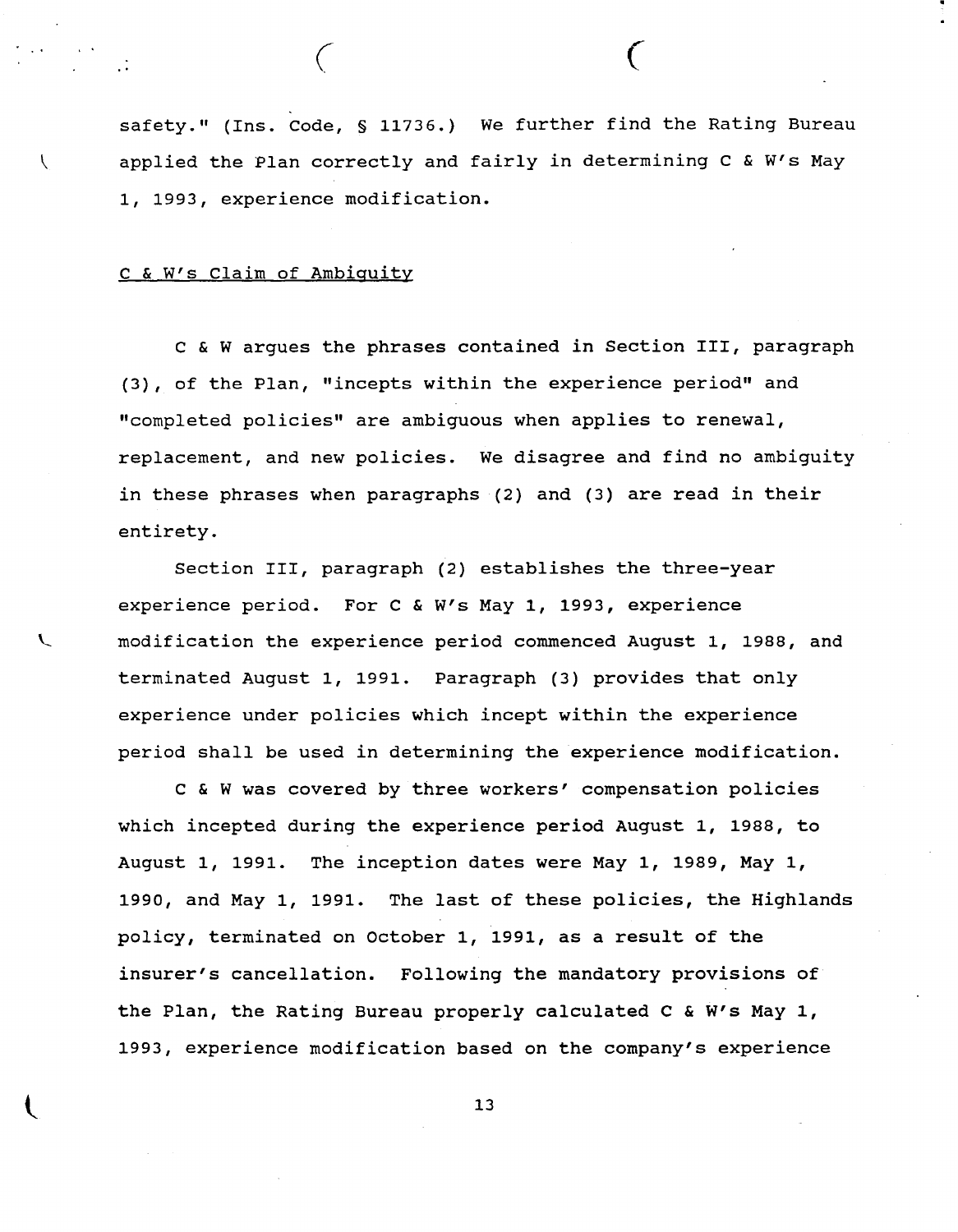during the period from May 1, 1989, to October 1, 1991. The •\ Golden Eagle policy which provided coverage from October 1, 1991, constituted a new policy which incepted outside the experience period. The Rating Bureau therefore correctly excluded experience under that policy from the May 1, 1993, experience modification calculation.

*( (* 

## Completion Date of Canceled Highlands Policy

 $\mathbf{I}_{\mathbf{r}}$ 

c & W contends the Highlands policy that was canceled effective October 1, 1991, was "completed" within the meaning of the Rating Plan on May 1, 1992. This contention is based on the argument the Golden Eagle policy that incepted on October 1, 1991, was a continuation of the canceled Highlands policy. We find such a construction ignores the uncontroverted facts and conflicts with the plain meaning of the language used in Section III, paragraph (3) of the Plan. Giving the words used in paragraph (3) their ordinary meaning, the Highlands policy term was clearly completed upon its cancellation on October 1, 1991. Just as clearly, the Golden Eagle policy incepted<sup>11</sup> on October 1, 1991.

<sup>&</sup>lt;sup>11</sup> The Plan uses the term "incepted" in its ordinary meaning, "began". (See, e.g., Webster's New World Diet. (3d college ed. 1988) p. 682.)